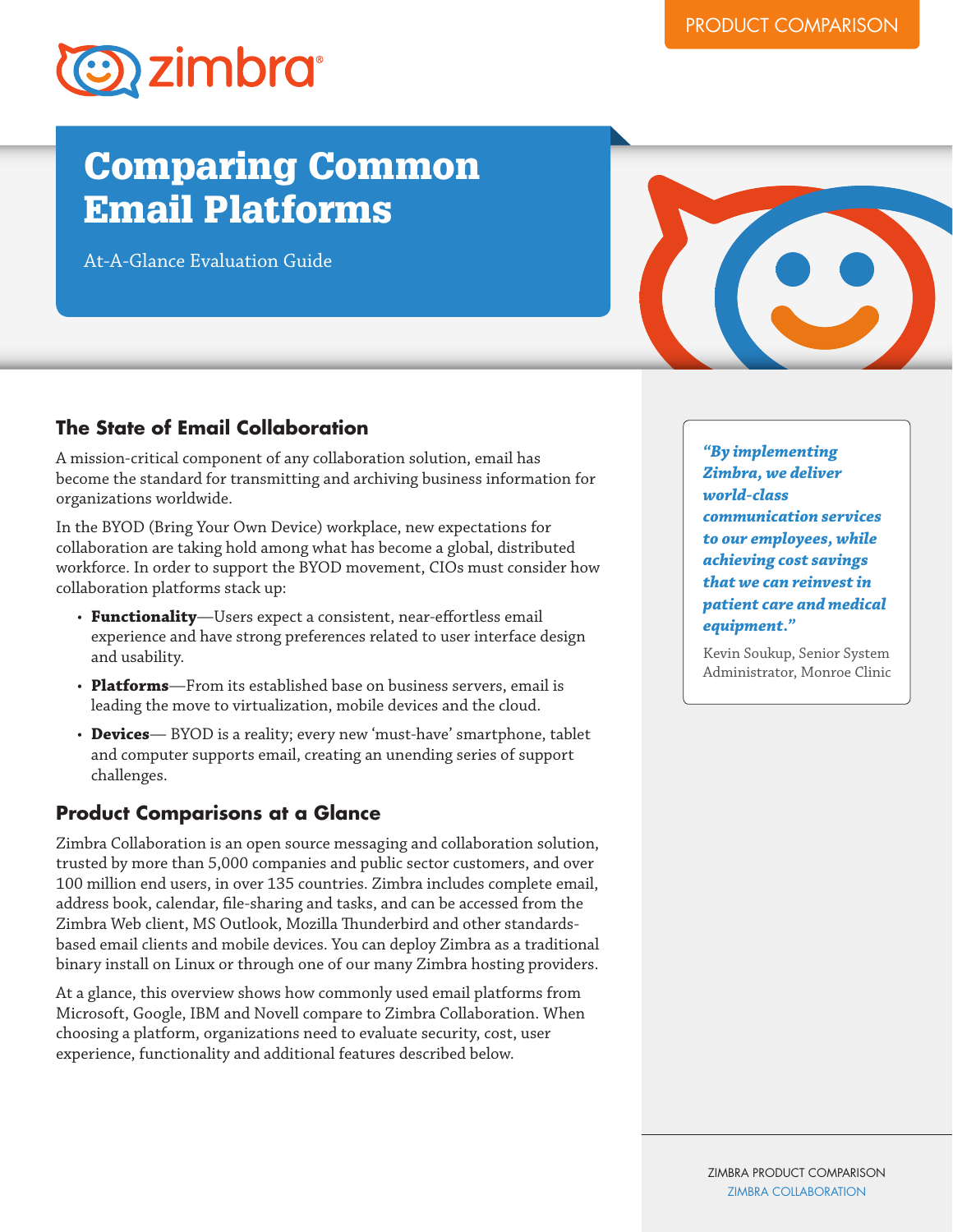

# **Overall User Experience**

|                                   | Zimbra | Google<br>Apps | Office<br>365 | Outlook<br>Web App | Outlook | <b>IBM</b><br><b>iNotes</b> | Group<br>Wise    |
|-----------------------------------|--------|----------------|---------------|--------------------|---------|-----------------------------|------------------|
| <b>RSS Feeds</b>                  | Yes    | No             | No            | No                 | Yes     | Yes                         | Windows<br>Only  |
| <b>Group Calendars</b>            | Yes    | Limited        | Limited       | No                 | Yes     | Yes                         | Windows<br>Only  |
| <b>Email Sorting</b>              | Yes    | No             | No            | Limited            | Yes     | No                          | No               |
| <b>Tasks</b>                      | Yes    | Limited        | Limited       | Premium<br>Only    | Yes     | Limited                     | No               |
| Windows                           | Yes    | Limited        | Yes           | Limited            | Yes     | Yes                         | Yes              |
| Mac                               | Yes    | Limited        | No            | No                 | Limited | Yes                         | No               |
| Desktop-Like<br>Experience        | Yes    | No             | No            | No                 | Yes     | Limited                     | No               |
| Offline                           | Yes    | No             | Limited       | No                 | Yes     | Yes                         | No               |
| <b>Cross-Platform</b><br>Sync     | Yes    | Limited        | No            | No                 | No      | Limited                     | With<br>Contract |
| <b>Advanced Search</b>            | Yes    | No             | No            | No                 | Limited | Limited                     | Limited          |
| <b>Full Web</b><br>Service API    | Yes    | Limited        | Limited       | No                 | Limited | Limited                     | No               |
| Plugins (e.g.,<br>Salesforce.com) | Yes    | Limited        | Limited       | No                 | Limited | Yes                         | No               |